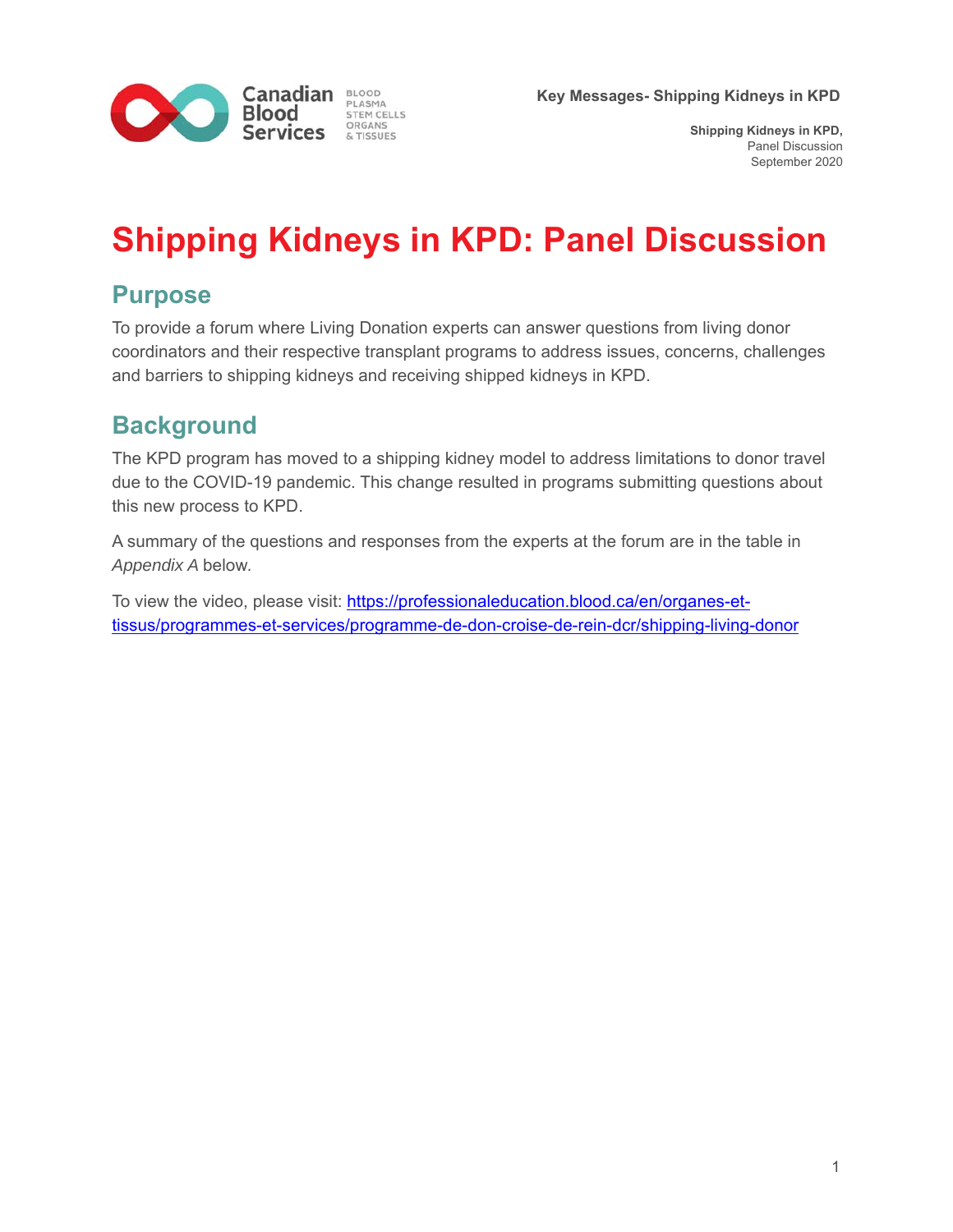

### **Key Messages**

#### 1. Dr. Paquet- **Source Establishment**

- a. The transplant hospital receiving the shipped kidney is considered by Health Canada to be the Source Establishment (SE) for the kidney. The SE is responsible for the quality and safety of the organ, including the potential transmission of infectious disease with the organ. The source establishment must ensure that the organ is safe and that all tests have been done on the donor prior to kidney procurement as per Health Canada guidelines and is sent to the SE. The health and future health of the donor is the responsibility of the Retrieval Centre. The SE is also responsible for making sure that the kidney is shipped and labelled correctly even when these activities are being carried out at the Retrieval Centre.
- b. Medical recommendations for COVID testing are evolving along with our understanding of the virus. Follow the Health Canada recommendations and guidelines for donor COVID testing at your centre.
- 2. Dr. Paraskevas- **Surgical Communication, Grievance Adjudication Process, CIT**
	- a. Published reports indicate that an acceptable cold ischemic time for a shipped kidney can be up to 16 hours without an increased risk of delayed graft function or all-cause graft loss in the transplant recipient.
	- b. The Kidney Surgical Sub-Committee (KSSC) has developed a document which provides guidance to surgeons on processes for shipping kidneys and for the handling of surgical/shipping adverse events within the surgical community. It highlights the importance of surgeons working together to standardize acceptable practices for donors and shipping. Consistent communication between Retrieval and Source Establishment surgeons both pre- and post-transplant is recommended.
	- c. Programs should work with their OR staff to help them understand that these surgeries are planned well ahead of time and even our busiest centres will be doing relatively few living donor nephrectomies and transplants compared to the vast number of procedures in the hospitals. These surgeries are about obtaining a kidney for a patient in need just like a deceased donor offer, not about elective surgery for the donor.
- 3. Dr. Mainra- **Health Canada (HC) Collaborative's Living Donation Working Group, Shipping LD Kidneys Checklist**

#### **Shipping LD Kidneys Checklist Form for Retrieval Establishments Shipping LD Kidneys Checklist Form for Source Establishments**

a. The HC Living Donation Working Group has created two checklists, one for the retrieval establishment (donor centre) and one for the source establishment (transplant centre). These checklists are to help the retrieval and transplant centres ensure that they have all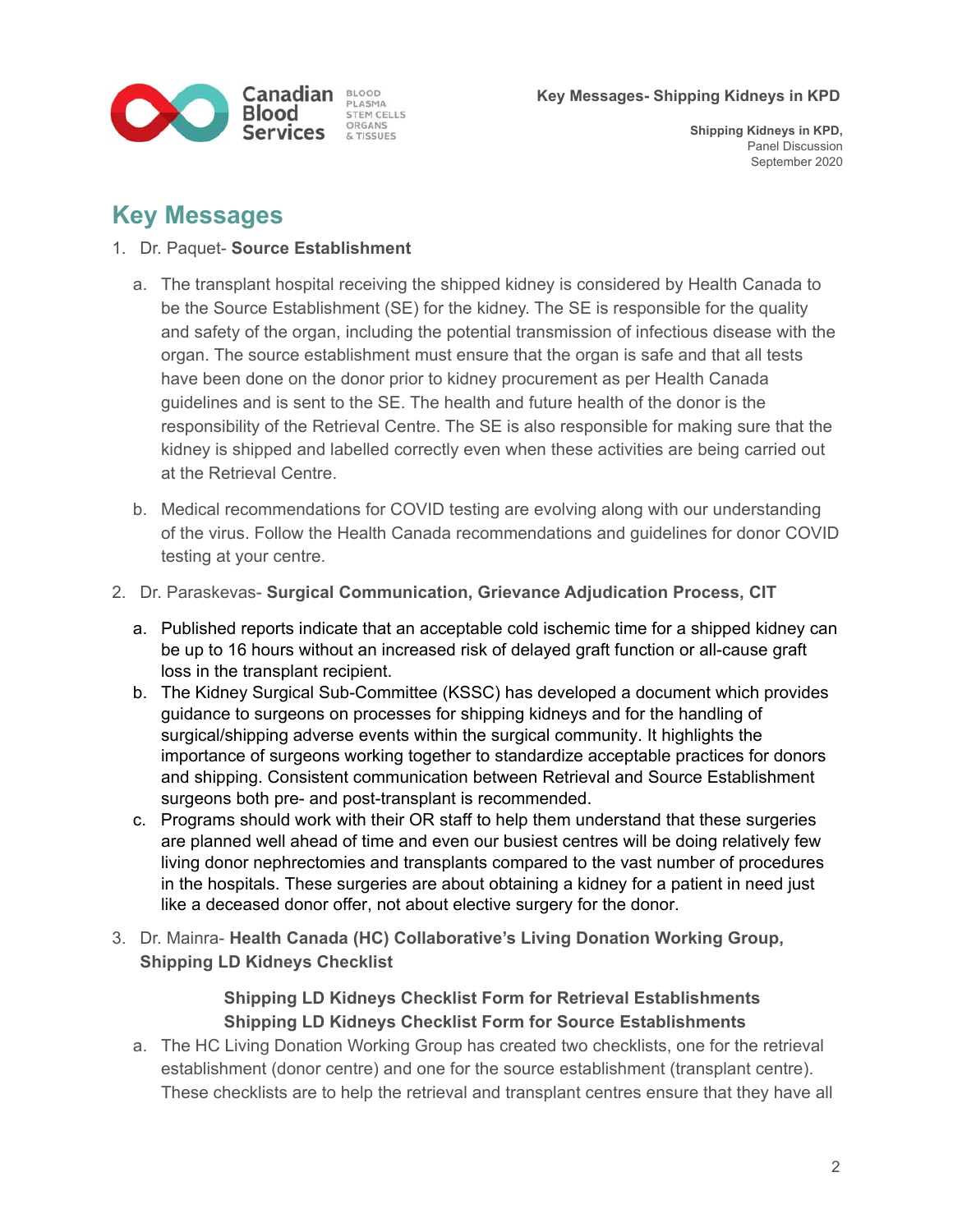

the documentation required by regulations to ensure that the kidney retrieval and shipping is done safely and within the HC guidelines. The checklists are being translated and then will be distributed for use.

#### 4. Richard Cowin- **Packaging and Labelling**

a. The regulations specify the labelling and packaging requirements for shipping a kidney. These requirements are similar for a deceased donor organ and a living donor organ and whether the organ is put in a container to take it to the recipient in the OR next door or to ship it on a plane to another city. A table in Section 32 of the **Guidance Document for Cell, Tissue and Organ Establishments - Safety of Human Cells, Tissues and Organs for Transplantation** indicates what needs to be on the labels (internal, external, and package insert) that accompany the organ.

#### 5. Michael Garrels- **Site communication**

- a. Schedule a teleconference to begin planning the organ travel as early as possible, including coordinators and surgeons on the initial planning call.
- b. Surgeons should speak in advance of the day of transplant to discuss and establish communication expectations (if anatomical concerns arise, if there is a delay in the OR causing a delay in the organs to travel, etc., how will they communicate, etc.);
- c. Good communication on the day of the transplant.
- d. Need flexibility in your centre to deal with unforeseen delays (transportation, OR, etc.). Having back-up plans for uncontrollable events is very important.
- e. Expenses related to kidney shipping are the responsibility of the recipient centre.
- 6. Canadian Blood Services, **KPD Support**
	- a. Our Living Donation Team is currently working with Air Canada to better understand their processes so we can share these with programs. They are very supportive of shipping kidneys and understand the necessity of moving them quickly and accurately.
	- b. The KPD program has gathered and shared SOPs from several programs. The SOP's include procedures for packaging and labelling and forms currently being used for the chain of custody and travel arrangements. If you would like a copy, please reach out to KPD@blood.ca;
	- c. Also, the KPD team has started scheduling early chain calls to plan shipping logistics and teleconferences closer to the transplant date that include the surgeons who will be performing the donor nephrectomy and transplant.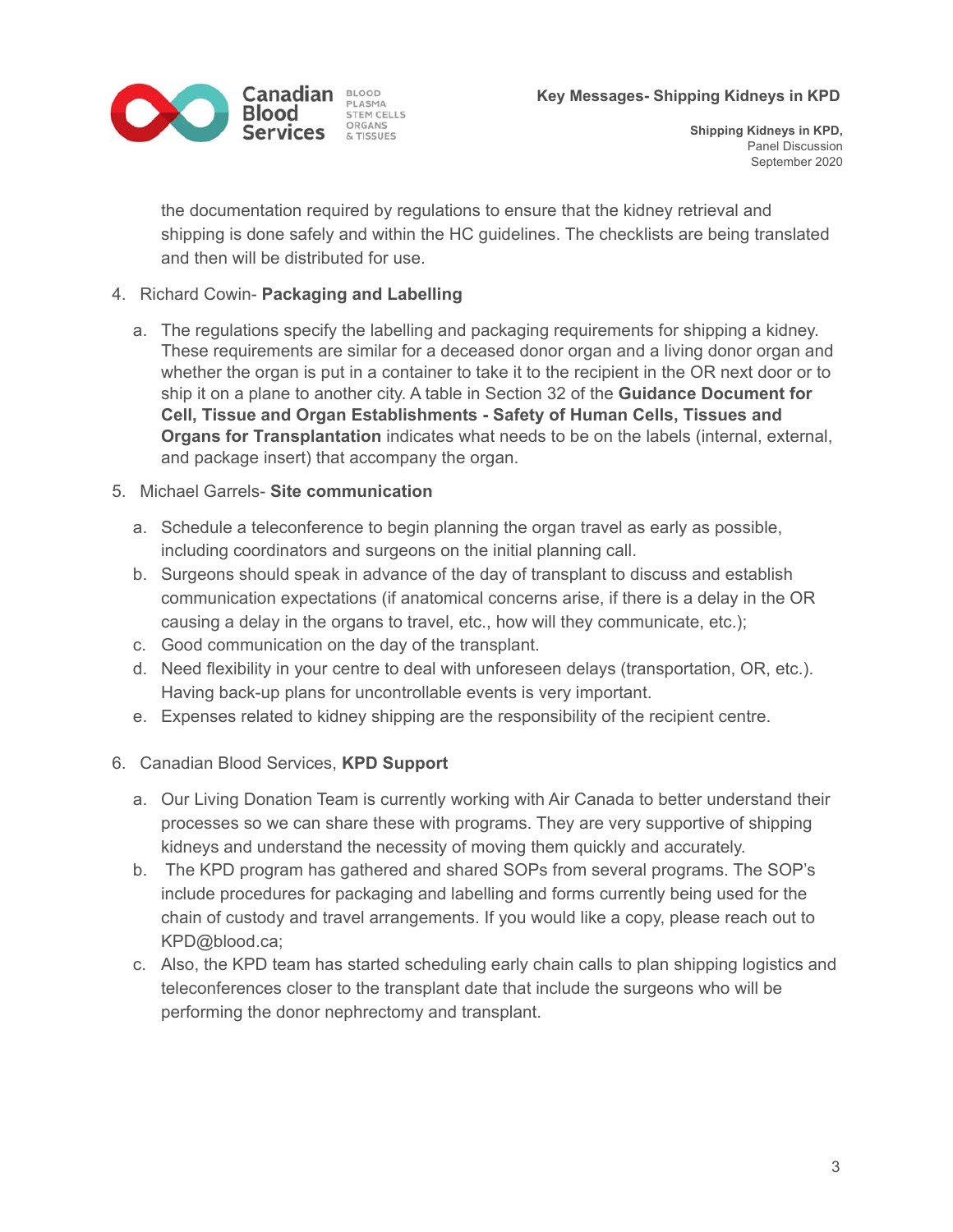

**Shipping Kidneys in KPD,**  Panel Discussion September 2020

# **Appendix A**

|                | <b>Question</b>                                                                                                                                                                                       | <b>Response</b>                                                                                                                                                                                                                                                                                                                                                                                                                                                                                                                                                |
|----------------|-------------------------------------------------------------------------------------------------------------------------------------------------------------------------------------------------------|----------------------------------------------------------------------------------------------------------------------------------------------------------------------------------------------------------------------------------------------------------------------------------------------------------------------------------------------------------------------------------------------------------------------------------------------------------------------------------------------------------------------------------------------------------------|
| $\mathbf 1$    | Dr. Paquet, could you please tell us<br>how COVID has impacted the KPD<br>program?<br>Time stamp-8:09                                                                                                 | COVID-19 caught us by surprise.<br>$\bullet$<br>The KPD program was stopped March 16th, temporarily.<br>$\bullet$<br>The KPD Recovery plan was developed by CBS in collaboration with<br>$\bullet$<br>the KTAC, LDAC, and KSSC executive teams. As of early June, the<br>KPD program was restarted.<br><b>KPD Recovery Plan:</b><br>The first priority was to focus on and try to complete all the chains that                                                                                                                                                 |
|                |                                                                                                                                                                                                       | were in progress before the pause in March.<br>The second priority was the safety of living donors and recipients; the<br>recommendation was made that living donors should not be using<br>public transportation.                                                                                                                                                                                                                                                                                                                                             |
|                |                                                                                                                                                                                                       | This second priority, donor and recipient safety and limiting travel, gave<br>٠<br>the KPD team a reason to move faster to help programs implement<br>shipping kidneys between cities and provinces.<br>Programs come back into the KPD Program as they are ready to<br>$\bullet$<br>receive kidneys and indicate from which centres they can receive a                                                                                                                                                                                                        |
|                |                                                                                                                                                                                                       | shipped kidney. Donors may travel by private vehicle at the discretion<br>of the programs.<br>The KPD team created a matching matrix; programs indicate which<br>centres they can safely receive a kidney from (either by air or ground<br>shipment or donor travel by private vehicle).                                                                                                                                                                                                                                                                       |
|                |                                                                                                                                                                                                       | With the KPD restart in June, the KPD program moved to monthly<br>٠<br>match runs; all match runs that have occurred since June used this<br>matching matrix. Donors are matched to recipients at only the<br>programs that indicated they were able to receive a shipped kidney<br>from that centre.                                                                                                                                                                                                                                                          |
|                |                                                                                                                                                                                                       | In this post COVID era, for shipping and receiving shipped kidneys to<br>work, we will need flexibility from everyone: ORs, transplant teams,<br>procurement teams, surgeons, etc. to work out individual situations.                                                                                                                                                                                                                                                                                                                                          |
| $\overline{2}$ | Dr. Paquet, there seems to be<br>confusion about the definition of the<br>Source Establishment and its<br>responsibility for the donor and the<br>kidney. Can you speak to that?<br>Time stamp- 14:20 | Health Canada considers the transplant centre to be the Source<br>$\bullet$<br>Establishment for the safety of the organ that will be transplanted in the<br>recipient.<br>The Source Establishment is responsible for the quality and safety of<br>the organ even though they will never see the donor. This includes the<br>potential transmission of infectious disease or a condition with the<br>organ.<br>The Retrieval Establishment is responsible for ensuring the organ is<br>٠<br>safe to be transplanted and all tests have been done on the donor |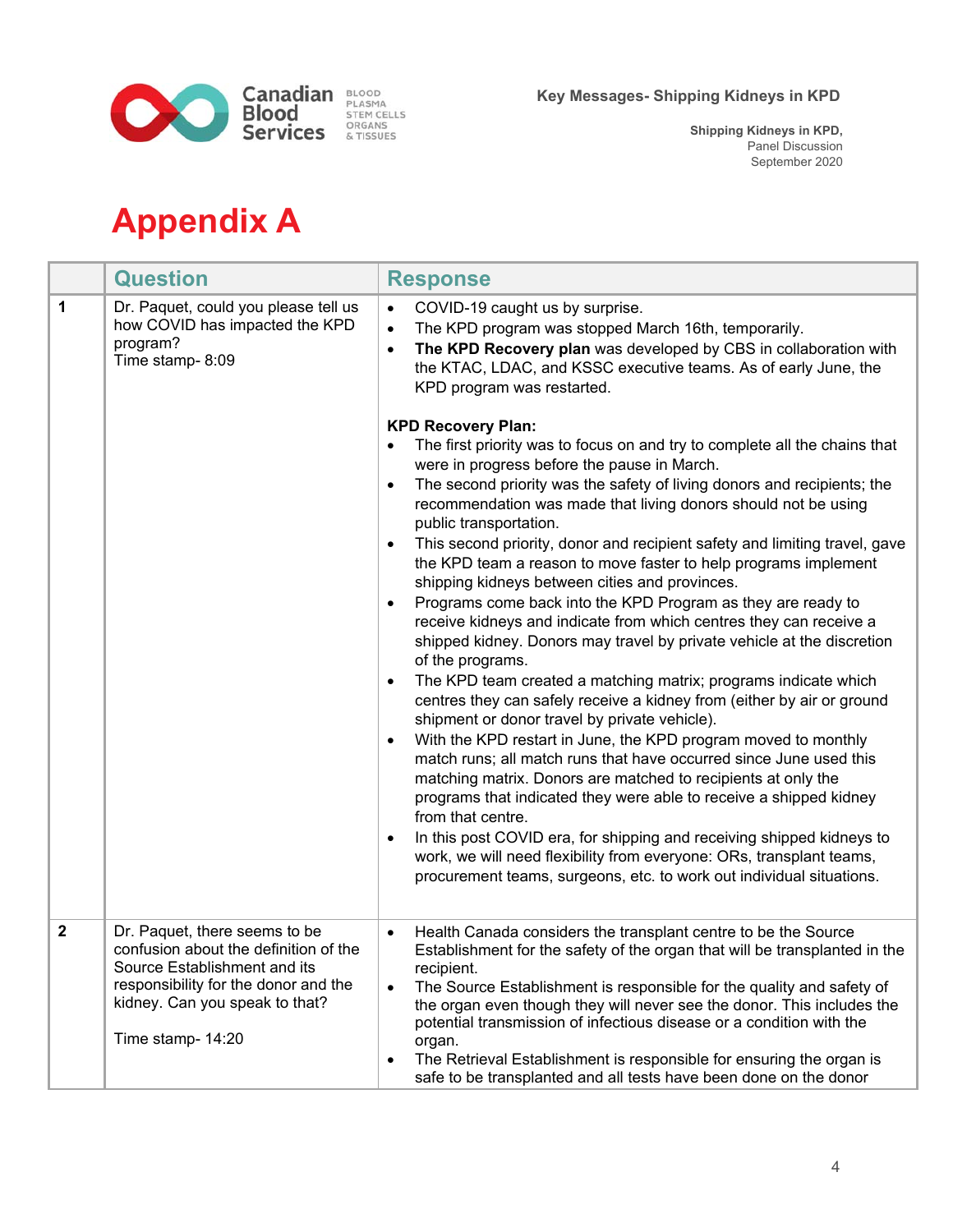

|   | <b>Question</b>                                                                                                                                                                                                                                                                                                                                  | <b>Response</b>                                                                                                                                                                                                                                                                                                                                                                                                                                                                                                                                                                                                                                                                                                                                                                                                                                                                                                                                                                                                                                                                                                                                                                                                                                             |
|---|--------------------------------------------------------------------------------------------------------------------------------------------------------------------------------------------------------------------------------------------------------------------------------------------------------------------------------------------------|-------------------------------------------------------------------------------------------------------------------------------------------------------------------------------------------------------------------------------------------------------------------------------------------------------------------------------------------------------------------------------------------------------------------------------------------------------------------------------------------------------------------------------------------------------------------------------------------------------------------------------------------------------------------------------------------------------------------------------------------------------------------------------------------------------------------------------------------------------------------------------------------------------------------------------------------------------------------------------------------------------------------------------------------------------------------------------------------------------------------------------------------------------------------------------------------------------------------------------------------------------------|
|   |                                                                                                                                                                                                                                                                                                                                                  | before the procurement. The test results are sent to the source<br>establishment prior to transplant.<br>The health and future health of the donor is the responsibility of the<br>$\bullet$<br>Retrieval Establishment.<br>The Source Establishment must ensure all safety measures have been<br>$\bullet$<br>met as per Health Canada guidelines and the kidney is shipped and<br>labelled correctly even though these activities are being carried out at<br>the donor centre.                                                                                                                                                                                                                                                                                                                                                                                                                                                                                                                                                                                                                                                                                                                                                                           |
| 3 | Back in March, the Canadian<br>donation and transplantation<br>community wrote a document that is<br>posted on the Canadian Blood<br>Services website outlining<br>recommendations for how to<br>manage donors and recipients<br>during Covid-19.<br>What is the overarching<br>recommendation of the Guidance<br>Document?<br>Time Stamp- 17:27 | The recommendations are posted on the Canadian Blood Services<br>website:<br>https://professionaleducation.blood.ca/en/organs-and-<br>$\circ$<br>tissues/covid-19-update/covid-19-statement-canadian-organ-<br>and-tissue-donation-and<br>Recommendations must balance the incidence trends in provinces and<br>territories, the risk posed to potential recipients who will become<br>immunocompromised, and the risks of suspending or delaying<br>transplantation.<br>Decision to proceed with organ donation and transplantation is<br>$\bullet$<br>predicated on hospital capacity and resource considerations.<br>The main theme of the recommendations is the safety of the donor and<br>$\bullet$<br>recipient. This includes potential risks to the recipient, who will be<br>immunocompromised following transplantation.<br>The transplant centers are asked to balance the risks and benefits for<br>the recipient, the risk of developing COVID versus the risk of not<br>receiving a transplant.                                                                                                                                                                                                                                              |
| 4 | Will the donors receive antibody<br>testing for COVID before their donor<br>nephrectomy?<br>Time Stamp- 19:09                                                                                                                                                                                                                                    | This is in the March 2020 Consensus Guidance document developed<br>$\bullet$<br>by the Canadian transplant community and posted on the Canadian<br><b>Blood Services Professional Education Website</b><br>https://professionaleducation.blood.ca/sites/msi/files/20200528<br>$\circ$<br>covid-19 consensus guidance final.pdf<br>Current data suggests the optimal test type in this ambulatory setting is<br>$\bullet$<br>a nasopharyngeal swab.<br>It is recommended that a living donor is eligible to donate if they have<br>tested negative for COVID-19 with the testing taking place within 24-48<br>hours prior to surgery AND have a negative symptom screen AND have<br>not travelled outside of Canada in the previous 14 days.<br>Medical recommendations are changing as we learn more about the<br>$\bullet$<br>behavior of the virus and risk of infection, so programs should follow<br>their own internal processes.<br>The KPD Program itself has not made any recommendations on this,<br>$\bullet$<br>and the KPD Protocol for Evaluation Donors has not changed or added<br>any testing for COVID-19 in the donor screening tool. Programs can<br>react quickly to any changes following direction from Health Canada as<br>required. |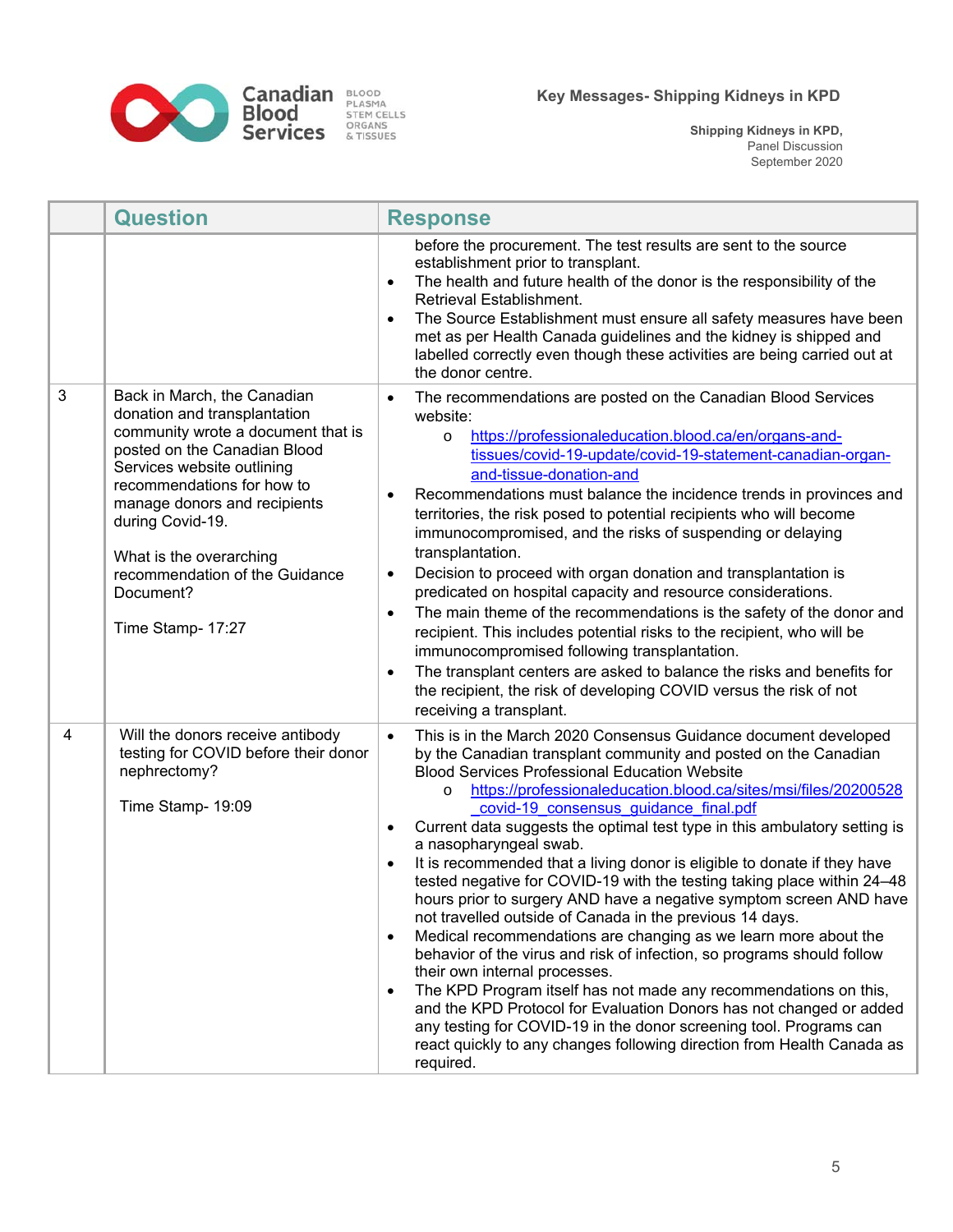

|                | <b>Question</b>                                                                                                                                                                                                                       | <b>Response</b>                                                                                                                                                                                                                                                                                                                                                                                                                                                                                                                                                                                                                                                                                                                                                                                                                                                                                                                                                                                                                                                                                                                                                                                                                                   |
|----------------|---------------------------------------------------------------------------------------------------------------------------------------------------------------------------------------------------------------------------------------|---------------------------------------------------------------------------------------------------------------------------------------------------------------------------------------------------------------------------------------------------------------------------------------------------------------------------------------------------------------------------------------------------------------------------------------------------------------------------------------------------------------------------------------------------------------------------------------------------------------------------------------------------------------------------------------------------------------------------------------------------------------------------------------------------------------------------------------------------------------------------------------------------------------------------------------------------------------------------------------------------------------------------------------------------------------------------------------------------------------------------------------------------------------------------------------------------------------------------------------------------|
| 5              | Will Canadian Blood Services<br>engage agencies such as organ<br>donation organizations (ODOs) or<br>advocate for provinces to get<br>funding for shipment costs?<br>Time Stamp $-20:50$                                              | CBS is here to help and facilitate, when possible, relating to KPD.<br>$\bullet$<br>Funding of transplant services is provided by the provinces and<br>$\bullet$<br>territories and these costs will need to be discussed at the program<br>level.<br>It is recommended that programs discuss the costs related to shipping<br>$\bullet$<br>and receiving a shipped kidney with their hospital, province, and ODO<br>from the perspective of equity for the transplant recipient.<br>It is the recipient that needs the transplant and health care, so it should<br>$\bullet$<br>not matter from what kind of donor the kidney comes; all patients<br>should have equal access to receiving a kidney that is available for<br>them.                                                                                                                                                                                                                                                                                                                                                                                                                                                                                                               |
| 6              | Will Canadian Blood Services<br>supply coolers?<br>Time stamp: 22:50                                                                                                                                                                  | Canadian Blood Services is looking into purchasing a supply of both<br>$\bullet$<br>coolers and the carrying sleeves.<br>CBS will let programs know as soon as we have something on order<br>٠<br>and will work with the programs for processes for moving coolers back<br>and forth.                                                                                                                                                                                                                                                                                                                                                                                                                                                                                                                                                                                                                                                                                                                                                                                                                                                                                                                                                             |
| $\overline{7}$ | Will Canadian Blood Services<br>provide funding for chartered flights<br>in the event a commercial flight is<br>delayed or cancelled?<br>Time stamp: 24:16                                                                            | Two different questions, funding and what happens with a delayed or<br>$\bullet$<br>cancelled flight.<br>Funding: anything related to funding should be discussed locally with<br>$\bullet$<br>the Minister of Health or ODO. Transportation of organs for<br>transplantation is the responsibility of the recipient's program and<br>source establishment.<br>ODOs and some centres in KPD are already shipping organs on<br>$\bullet$<br>commercial flights with no costs to the transplant sites.<br>It is the responsibility of the transplant programs involved to work with<br>$\bullet$<br>the Air Canada MEDA Desk to arrange flights, including managing<br>changes in plans due to a delay or cancelled flight. It is up to programs<br>to decide if private charters are within their budget and ability to access.<br>Air and ground transportation should be the same as what ODO's do<br>$\bullet$<br>with organs from deceased donors including those shipped as a result<br>of matching in the HSP program. Living donor kidneys should be<br>treated the same as deceased donor kidneys when it comes to travel.<br>Programs should be using existing processes that are currently in place<br>$\bullet$<br>for deceased donors. |
|                | Dr. Paraskevas, chair of Kidney Surgical-sub Committee                                                                                                                                                                                |                                                                                                                                                                                                                                                                                                                                                                                                                                                                                                                                                                                                                                                                                                                                                                                                                                                                                                                                                                                                                                                                                                                                                                                                                                                   |
| 8              | Would you please give us a brief<br>overview of the make-up of the<br>Kidney Surgical Sub-committee<br>(KSSC) and the importance of the<br><b>Position Statement and Guidance</b><br>Document they have created?<br>Time stamp: 27:11 | The idea for the Kidney Surgical Sub Committee came from a KTAC<br>meeting in Spring 2017. This committee is key to making the transition<br>to a shipping kidney model successful. Programs designate a surgical<br>representative for the committee, and they will work together in real<br>time during a KPD chain.<br>The Guidance Document was put together by KSSC and highlights the<br>$\bullet$<br>importance of surgeons working together to come to agreements on<br>acceptable standards of practice for KPD donors and shipped kidneys.                                                                                                                                                                                                                                                                                                                                                                                                                                                                                                                                                                                                                                                                                              |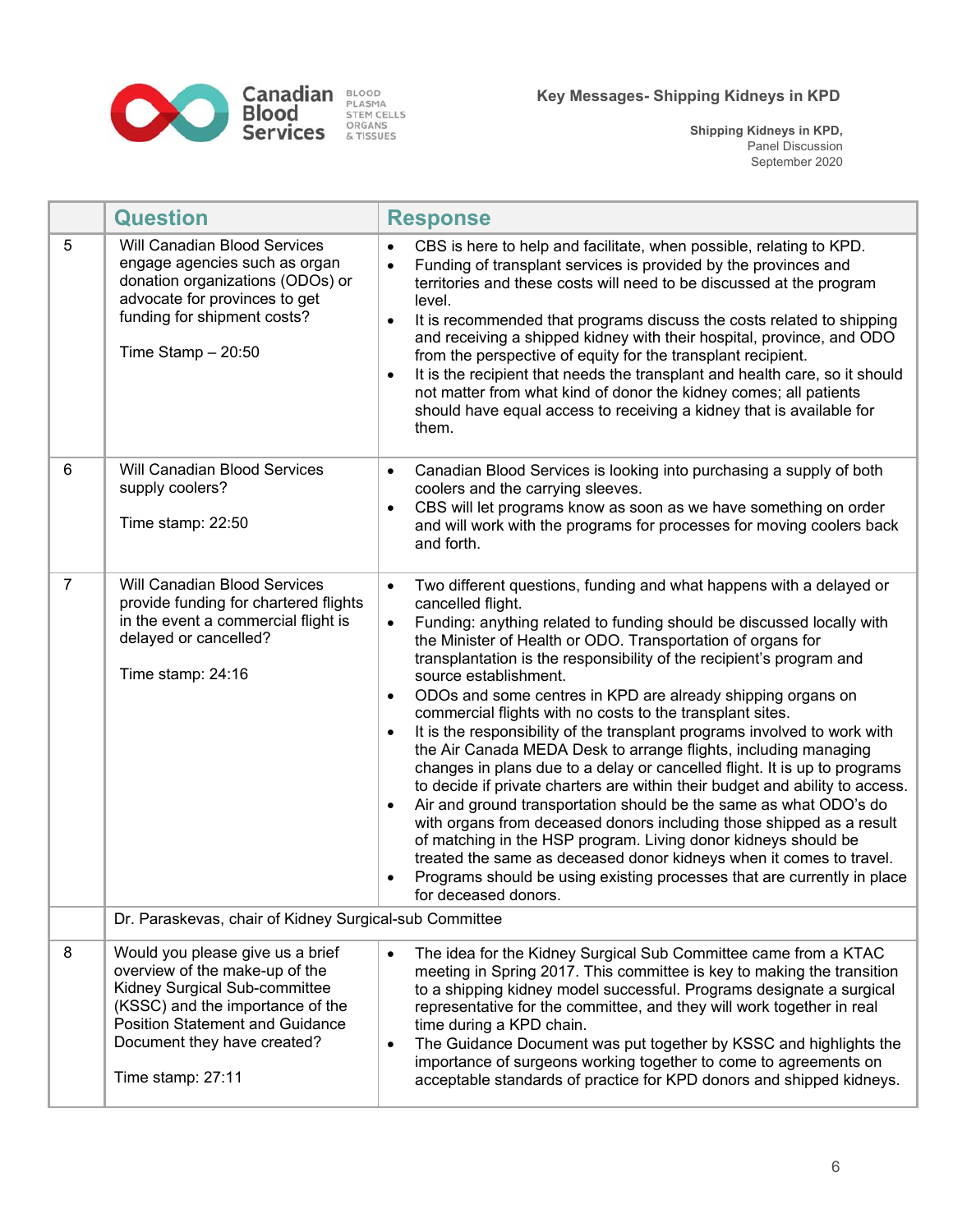

|    | <b>Question</b>                                                                                                                                                                                                                      | <b>Response</b>                                                                                                                                                                                                                                                                                                                                                                                                                                                                                                                                                                                                                                                                                  |
|----|--------------------------------------------------------------------------------------------------------------------------------------------------------------------------------------------------------------------------------------|--------------------------------------------------------------------------------------------------------------------------------------------------------------------------------------------------------------------------------------------------------------------------------------------------------------------------------------------------------------------------------------------------------------------------------------------------------------------------------------------------------------------------------------------------------------------------------------------------------------------------------------------------------------------------------------------------|
|    |                                                                                                                                                                                                                                      | The pandemic has given this issue (shipping living donor kidneys)<br>$\bullet$<br>some urgency, however, the idea of transitioning to the shipping model<br>has been around much longer.<br>The Guidance Document provides information to surgeons and<br>$\bullet$<br>programs with concerns related to the process of shipping living donor<br>kidneys.<br>The Guidance Document introduces the process that will be used for<br>$\bullet$<br>handling adverse and serious adverse event resolution.                                                                                                                                                                                           |
| 9  | What is an acceptable cold<br>ischemic time (CIT) time?<br>Time stamp: 32:30                                                                                                                                                         | In 2017 and 2018 the surgeons discussed a lot of the evidence behind<br>$\bullet$<br>acceptable CIT and whether, given the Canadian geographic context,<br>we would be placing kidneys under undue risk.<br>There are several published reports that speak to CIT in kidney<br>$\bullet$<br>transplant in general. A report from our colleagues in BC, looking at CIT<br>using the American SRTR data on KPD shipping in the U.S., found<br>there is no difference in the risk of delayed graft function or all cause<br>graft loss in transplant recipients who receive kidneys that are shipped<br>versus not shipped up to, and including, a CIT of 16 hours.                                 |
| 10 | Concerns have been raised about<br>travel and/ or OR delays potentially<br>extending the CIT. Dr. Paraskevas,<br>what processes does your program<br>have in place to address this?<br>Time stamp: 34:47                             | Recipient centers in the east will have their shipped kidneys coming<br>$\bullet$<br>from the west arrive at the end of the day and/or in the early evenings.<br>Most ORs are in the process of scaling down their OR activities in the<br>evening. Our hope is that these well-planned cases will not conflict with<br>emergency cases.<br>Our institution has proposed that given we know ahead of time when<br>$\bullet$<br>the kidney will be arriving, we will try to allocate an OR specifically to<br>perform the transplant. This will be taken into account when scheduling<br>the staff that week. Therefore, the kidney will not have to compete with<br>emergency cases on the list. |
| 11 | The Shipping Kidneys document<br>recommends communication<br>practices between surgeons to help<br>ensure optimal outcomes with the<br>shipped kidney.<br>Would you be able to describe the<br>recommendations?<br>Time stamp: 38:05 | The Guidance Document recommends that there be consistent<br>$\bullet$<br>communication both pre-operatively and post-operatively about the<br>conduct of the case, the appearance of the kidney, and anatomical<br>considerations. This may include sending photographs if required.<br>The creation of KSSC encourages a better familiarity of the surgical<br>$\bullet$<br>members across the country and their understanding that there will be<br>communication between surgeons; pre-operative, related to planning<br>the surgery, and post-operative, reviewing the status of the kidney that<br>will be received.                                                                       |
| 12 | What if a kidney arrives in<br>unexpected condition or is deemed<br>unusable by the receiving surgeon?<br>Time stamp: 40:05                                                                                                          | Surgeons are aware that kidneys may arrive with unexpected<br>$\bullet$<br>anatomical deviations.<br>Surgeons should follow the process outlined in the Shipping Kidneys<br>$\bullet$<br>Document; this includes filling in a report about why it was considered<br>not transplantable. The report will be reviewed by a small panel made<br>up of the Kidney Surgical Sub-Committee members.<br>The report and communication between programs serve two purposes.<br>$\bullet$<br>Firstly, it put the onus on donor and recipient centers to closely                                                                                                                                            |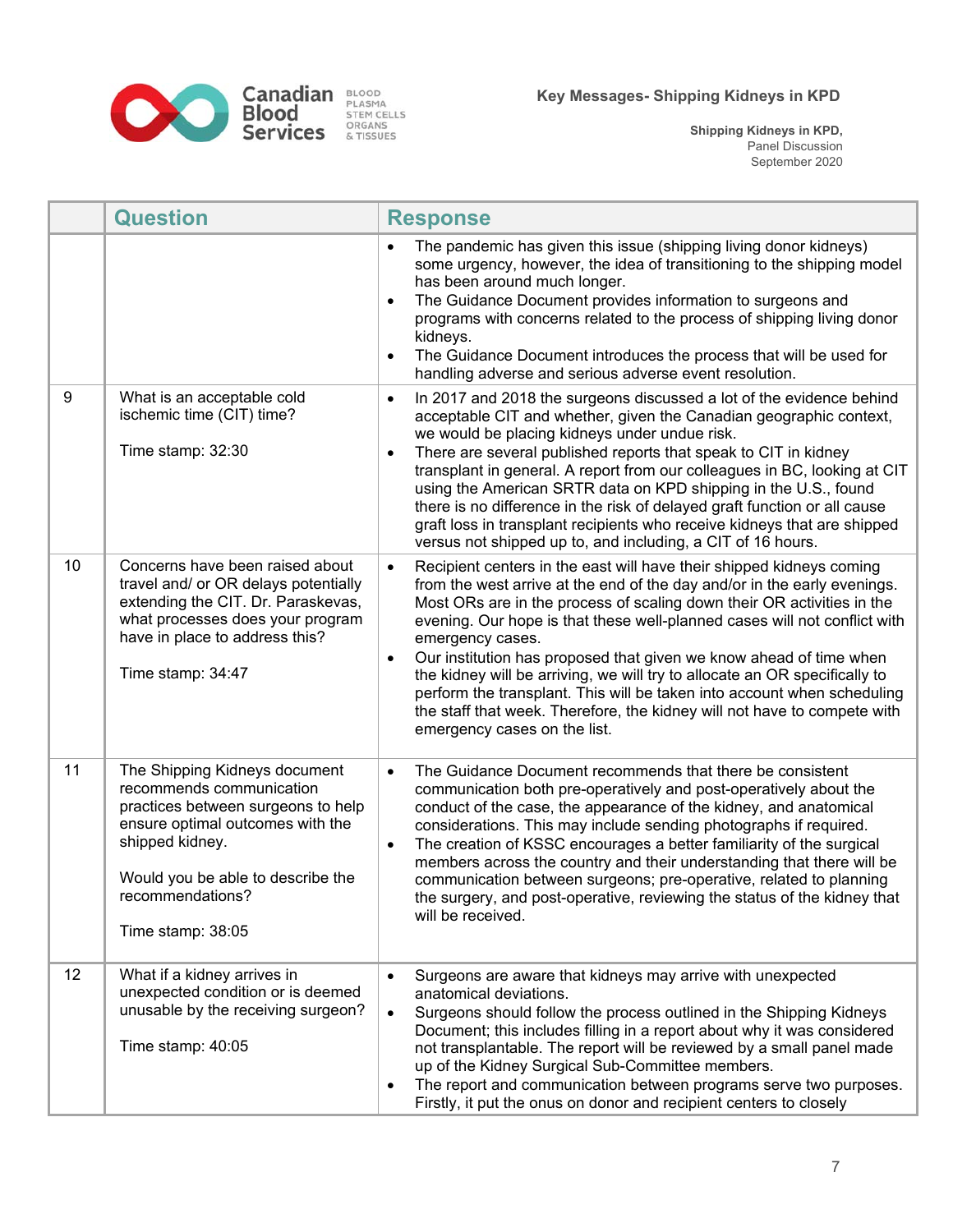

|    | <b>Question</b>                                                                                                                                                             | <b>Response</b>                                                                                                                                                                                                                                                                                                                                                                                                                                                                                                                                                                                                                                                                                                                                                                                                                                                                                                                                                                                                                                                                                                                                                                                                                                                                                                                                                                                                                     |
|----|-----------------------------------------------------------------------------------------------------------------------------------------------------------------------------|-------------------------------------------------------------------------------------------------------------------------------------------------------------------------------------------------------------------------------------------------------------------------------------------------------------------------------------------------------------------------------------------------------------------------------------------------------------------------------------------------------------------------------------------------------------------------------------------------------------------------------------------------------------------------------------------------------------------------------------------------------------------------------------------------------------------------------------------------------------------------------------------------------------------------------------------------------------------------------------------------------------------------------------------------------------------------------------------------------------------------------------------------------------------------------------------------------------------------------------------------------------------------------------------------------------------------------------------------------------------------------------------------------------------------------------|
|    |                                                                                                                                                                             | communicate and exchange graphics about the nature of a potential<br>issue anatomically, which will hopefully prevent a receiving surgeon<br>from not knowing about a potential concern before the kidney arrives.<br>Secondly, we took some experience from the HSP program, where,<br>$\bullet$<br>perhaps because of a lower level of communication, kidneys may arrive<br>with unexpected anatomical deviations. We would like to prevent the<br>situation where a deviation is taken lightly and a kidney is not used. We<br>all take this extremely seriously. There is not a surgeon in the country<br>who wants to lose using a kidney unless there is perception of risk to<br>the recipient.<br>The grievance adjudication process was developed to respond to these<br>$\bullet$<br>events; the guidance document describes the constitution of the<br>Grievance Adjudication Panel (may change name to Event Review<br>Panel).<br>The panel will provide a level of reassurance for surgeons. The panel is<br>$\bullet$<br>there to review and determine if a kidney that was not used would not<br>have been used by most surgeons on the panel. If an attempt was<br>made to repair a kidney this will also be reviewed. We do not expect<br>this mechanism to be required very often, however, it is there to provide<br>a deep level of reassurance to the programs that there will be some<br>oversight if needed. |
| 13 | What if the kidney gets there and<br>they can't put it in the intended<br>recipient?<br>Time stamp: 49:51                                                                   | Like the HSP program, one option is to have a local backup recipient<br>$\bullet$<br>ready to go. Or, the kidney may be allocated locally through other<br>mechanisms.                                                                                                                                                                                                                                                                                                                                                                                                                                                                                                                                                                                                                                                                                                                                                                                                                                                                                                                                                                                                                                                                                                                                                                                                                                                              |
| 14 | What if a flight is cancelled at the<br>last minute and it is not possible to<br>get the kidney on another flight in a<br>reasonable amount of time?<br>Time Stamp: 1:30:30 | Every program needs to prepare in the best way they can.<br>$\bullet$<br>When an issue occurs, a real-time discussion should be had between<br>$\bullet$<br>the programs; decisions should be made based on whether the donor<br>nephrectomy has already occurred.<br>If it has not, the ORs may be delayed. If the kidney has been removed<br>$\bullet$<br>it may have to be used locally with a payback for the intended recipient<br>later.<br>This type of incident will be rare and will likely be somewhat unique; it<br>$\bullet$<br>will require real-time discussion and creativity.<br>Centres should be aware of the weather the day before and<br>$\bullet$<br>communicate and assess the flight situation(s) if required.                                                                                                                                                                                                                                                                                                                                                                                                                                                                                                                                                                                                                                                                                              |
| 13 | What if there is a difference of<br>opinion of the sending surgeon and<br>the receiving surgeon about<br>whether the kidney could have been<br>used?<br>Time stamp: 40:05   | Previously answered above in question 12.<br>$\bullet$<br>The KSSC has developed a grievance adjudication process and a<br>$\bullet$<br>panel to review any situations that occur. The panel, made up of KSSC<br>members, will review all live donor kidneys that were deemed un-<br>transplantable.                                                                                                                                                                                                                                                                                                                                                                                                                                                                                                                                                                                                                                                                                                                                                                                                                                                                                                                                                                                                                                                                                                                                |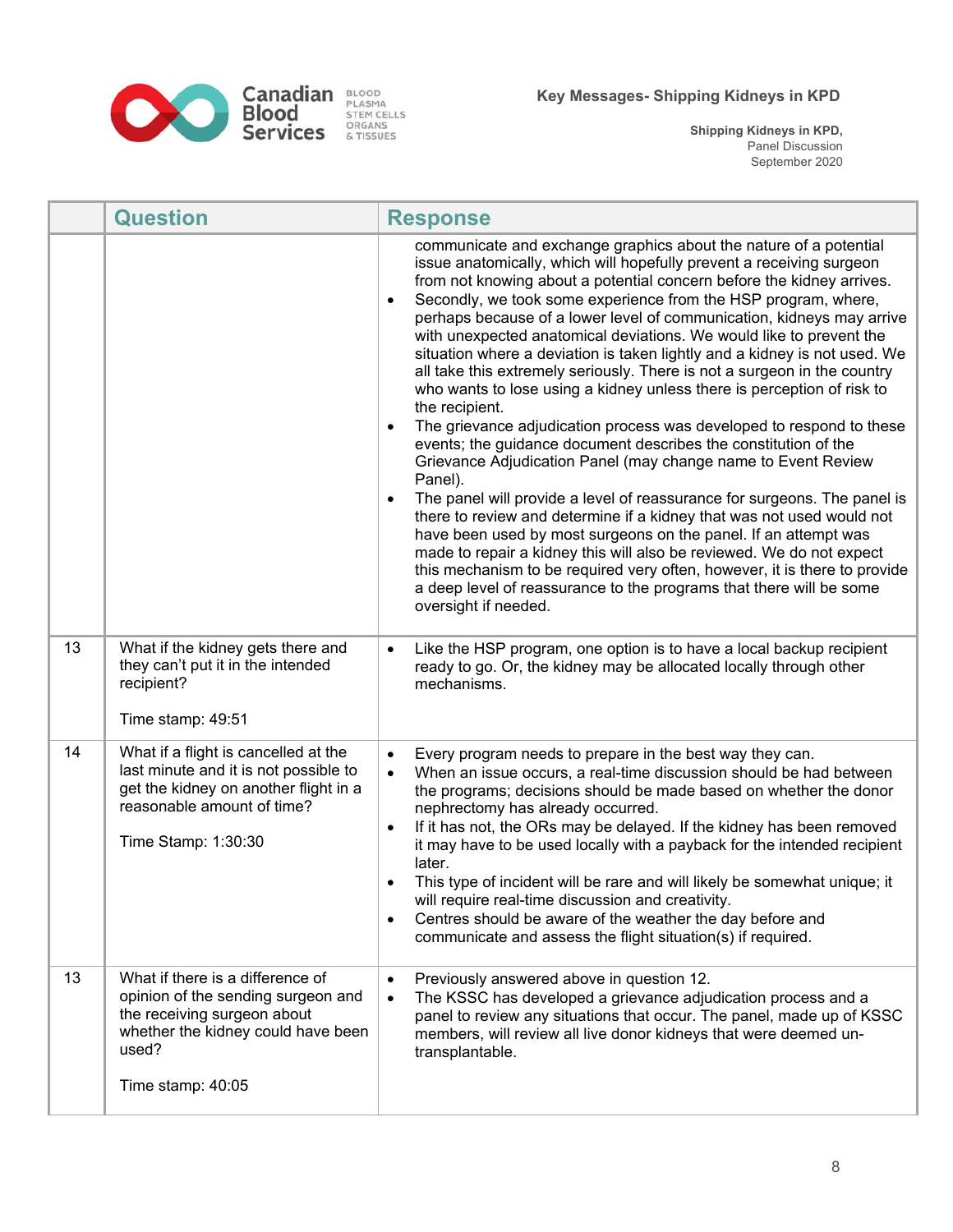

|    | <b>Question</b>                                                                                                                                                                                                                                                            | <b>Response</b>                                                                                                                                                                                                                                                                                                                                                                                                                                                                                                                                                                                                                                                                                                                                                                                                                                                                                                                                                                                                                                                                                                                                                                                                                                                                                                                                                                                                       |
|----|----------------------------------------------------------------------------------------------------------------------------------------------------------------------------------------------------------------------------------------------------------------------------|-----------------------------------------------------------------------------------------------------------------------------------------------------------------------------------------------------------------------------------------------------------------------------------------------------------------------------------------------------------------------------------------------------------------------------------------------------------------------------------------------------------------------------------------------------------------------------------------------------------------------------------------------------------------------------------------------------------------------------------------------------------------------------------------------------------------------------------------------------------------------------------------------------------------------------------------------------------------------------------------------------------------------------------------------------------------------------------------------------------------------------------------------------------------------------------------------------------------------------------------------------------------------------------------------------------------------------------------------------------------------------------------------------------------------|
| 14 | What if a kidney does not make it to<br>the destination?<br>Time stamp: 47:06                                                                                                                                                                                              | There is always a small possibility that something may go wrong.<br>$\bullet$<br>What we are putting in place related to chain of command and custody<br>$\bullet$<br>of the kidney involves hand to hand delivery of the kidney. Air Canada<br>has taken this process very seriously; it is almost inconceivable that a<br>flight would arrive and the flight crew would not remember that they<br>have a kidney on board.<br>See question 14 for information about flight cancellations.<br>$\bullet$                                                                                                                                                                                                                                                                                                                                                                                                                                                                                                                                                                                                                                                                                                                                                                                                                                                                                                               |
|    | Dr. Mainra- co-chair Kidney Transplant Advisory Committee                                                                                                                                                                                                                  |                                                                                                                                                                                                                                                                                                                                                                                                                                                                                                                                                                                                                                                                                                                                                                                                                                                                                                                                                                                                                                                                                                                                                                                                                                                                                                                                                                                                                       |
| 15 | As the chair of the Living Donation<br>Working Group for the Health<br>Canada (HC) Collaborative, are you<br>able to describe the collaborative,<br>the members of the group and what<br>you are working on?<br>Time stamp: 51:10                                          | In the fall of 2018, HC formed the collaborative to try to identify system<br>$\bullet$<br>improvements that could increase transplants and quality of transplant<br>outcomes.<br>The group has a direct link to the Deputy Ministers of Health who are<br>$\bullet$<br>looking for recommendations to take to their provinces.<br>The collaborative started with 8 working groups, with one being the<br>$\bullet$<br>Living Donation Working Group that Dr. Mainra now chairs and was<br>previously chaired by Dr. Landsberg.<br>The overarching goal is to see if we can improve access to living<br>$\circ$<br>donation and improve the efficiency of living donation. Hopefully<br>the improvement of access and efficiency will translate to<br>increasing the overall number of living donor transplants within<br>Canada.<br>The working group is made up of approximately 16 members including<br>$\bullet$<br>physicians, government representation, donor coordinators, patients,<br>and living donors.<br>The group is currently working on two funded projects: one<br>$\circ$<br>investigating the barriers to living donation and access to living<br>donation, especially in ethnic communities, and a second focused<br>on trying to remove or alleviate some of the barriers to shipping<br>living donor kidneys. The pandemic has fueled this project quite<br>dramatically to achieve completion. |
| 16 | The Shipping LD Kidneys Checklist<br>Form for Retrieval Establishments<br>and<br>Shipping LD Kidneys Checklist<br>Form for Source Establishments<br>sound like useful documents. Would<br>you please tell us more about their<br>content and purpose?<br>Time stamp: 54:26 | $\bullet$<br>Shipping LD Kidneys Checklist Form for Retrieval Establishments<br>Shipping LD Kidneys Checklist Form for Source Establishments<br>The Working Group is currently working on two checklists, one for the<br>$\bullet$<br>Retrieval Establishment (the donor center) and one for the Source<br>Establishment (the transplant centre).<br>These are summaries of all the information that is required to ensure<br>$\bullet$<br>that that kidney retrieved from the living donor, transported to the<br>transplanting site, and transplanted into the recipient are done so safely<br>and within the guidelines for HC. These documents have received<br>formal review and feedback from HC, specifically those directly<br>involved in auditing our programs.<br>Our team is working on similar standardized SOPs for shipping and<br>$\bullet$<br>receiving. HC has put us in touch with the regulations and standards<br>branches to review these documents.<br>Next steps:<br>$\bullet$                                                                                                                                                                                                                                                                                                                                                                                                                |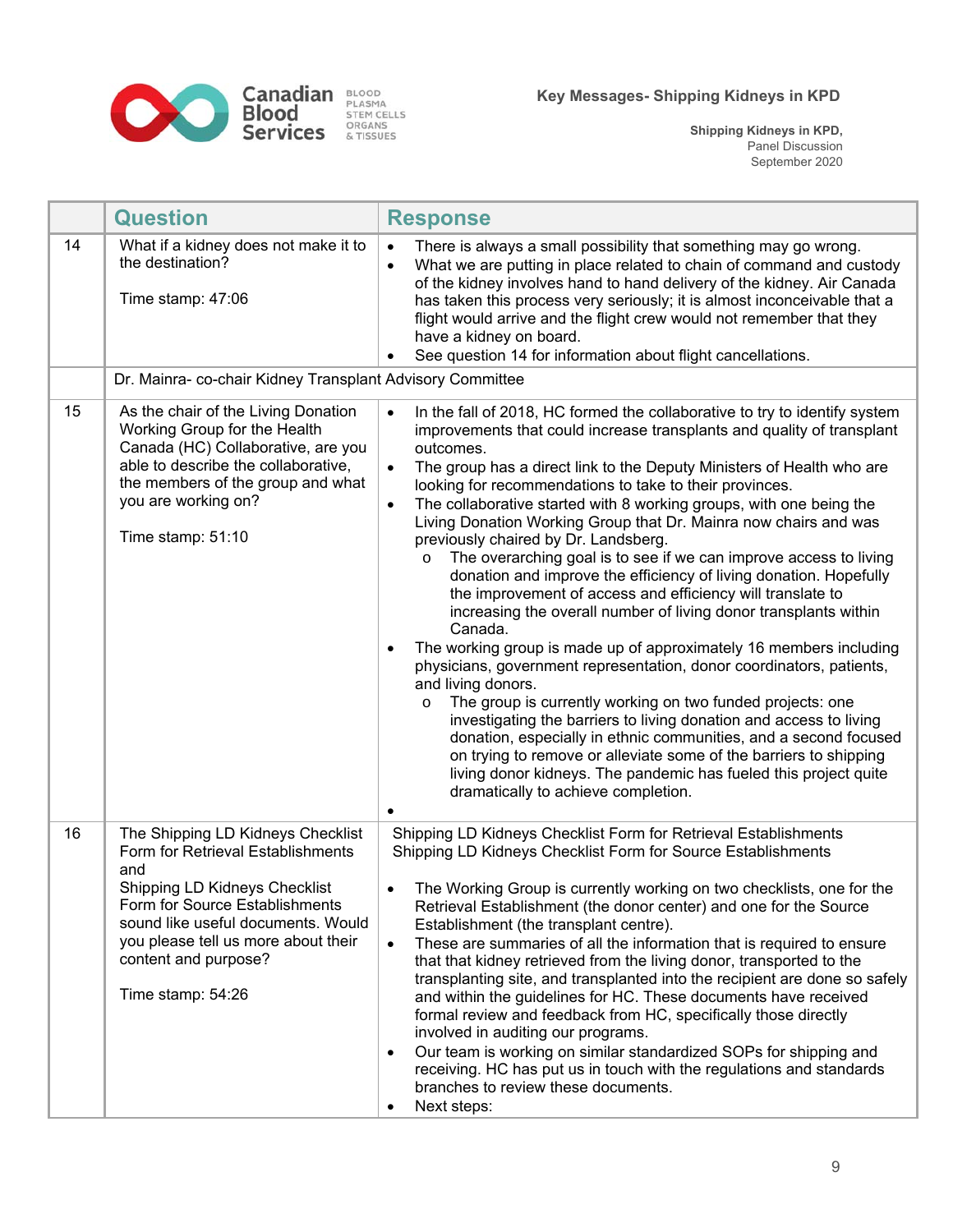

|    | <b>Question</b>                                                                                                                                                                            | <b>Response</b>                                                                                                                                                                                                                                                                                                                                                                                                                                                                                                                                                                                                                                                                                                                                                                                                                                                                                                                                                                                  |
|----|--------------------------------------------------------------------------------------------------------------------------------------------------------------------------------------------|--------------------------------------------------------------------------------------------------------------------------------------------------------------------------------------------------------------------------------------------------------------------------------------------------------------------------------------------------------------------------------------------------------------------------------------------------------------------------------------------------------------------------------------------------------------------------------------------------------------------------------------------------------------------------------------------------------------------------------------------------------------------------------------------------------------------------------------------------------------------------------------------------------------------------------------------------------------------------------------------------|
|    | Richard Cowin; Senior Perfusionist                                                                                                                                                         | The checklists are in the process of being translated into<br>French.<br>Once they have been translated, we will send them to CBS to<br>O<br>be distributed to programs across the country.<br>We are just beginning the work on the SOPs. Once they are<br>$\circ$<br>finalized, they will be translated and then distributed across the<br>country.<br>We have also created a summary document of packaging SOPs,<br>$\bullet$<br>including information on packaging SOPs from Australia, UK, and the<br>U.S. and compared them to various packaging SOPs from our<br>Canadian programs. We have highlighted the similarities and nuances<br>within these practices. Programs may use this summary document<br>when putting together their packaging SOPs.                                                                                                                                                                                                                                     |
| 17 | Richard one of your responsibilities<br>is to package and label the kidney<br>for shipping. How do you know what<br>is needed to follow Health Canada<br>regulations?<br>Time stamp: 58:55 | The regulations themselves stipulate what must go with the kidney, the<br>$\bullet$<br>requirements for labelling. The table in section 32 of the HC<br>Regulations clearly indicates what needs to be on labels, both the<br>internal label that goes on the organ, and the external label that goes<br>on the box, as well as the package insert which is additional information<br>that accompanies the organ.<br>HC states that whatever you package the kidney in, it must maintain<br>$\bullet$<br>the integrity of the organ.<br>The CSA standards give more details related to packaging: The kidney<br>$\bullet$<br>is required to be in a three-layer system of some sort (3 bags, a<br>container and two bags, whether you put ice in-between the layers<br>etc.); the details are left up to each individual center, as long as it<br>meets the requirements for HC and the CSA.                                                                                                     |
| 18 | Richard is there any difference in<br>packaging and labelling processes<br>for a deceased donor kidney vs a<br>living donor kidney?<br>Time stamp: 1:00:43                                 | Short answer is no. The same process is occurring, there may be some<br>$\bullet$<br>differences in what information is on the labels and required in the<br>paperwork. There are slight variations for the information that is<br>required for a deceased donor kidney versus a living donor kidney from<br>HC.<br>At my hospital, St. Joe's Hospital Hamilton (SJHH), one OR is used for<br>both the donor and recipient. The retrieval is completed, the kidney is<br>perfused and packaged in a jar, double bagged and placed in a cooler.<br>The room is cleaned and prepared for the recipient.<br>The recipient is then brought into the same OR.<br>$\bullet$<br>This is the same process for a deceased donor kidney, except the<br>$\bullet$<br>kidney does not stay in the room, it is shipped off to a site.<br>Overall, the only differences with packaging and labelling a deceased<br>$\bullet$<br>donor kidney and a living donor kidney will be in the paperwork and<br>labels. |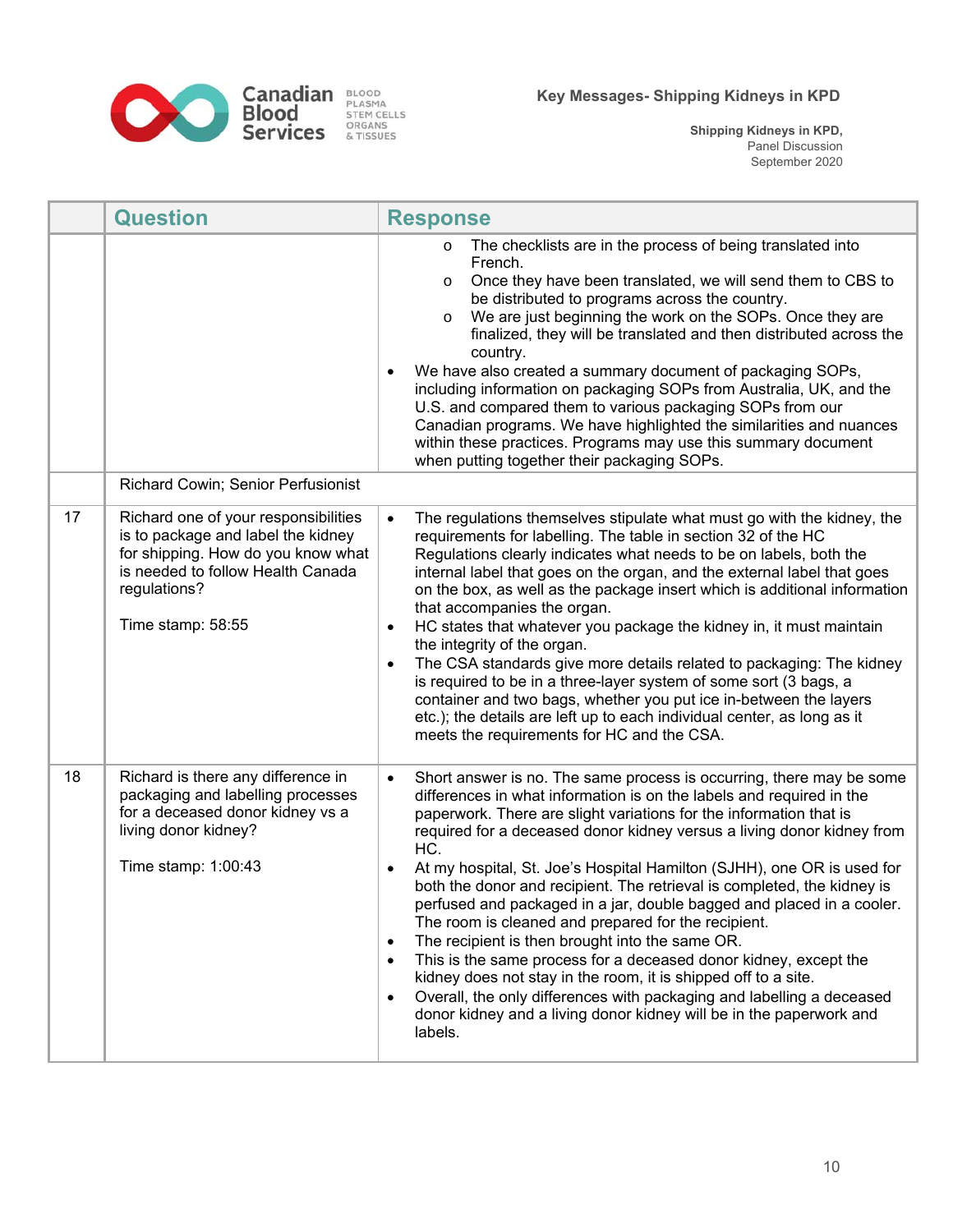

**Canadian** BLOOD<br>**Blood** STEM CELLS<br>**Services** & TISSUES

|    | <b>Question</b>                                                                                                                                                                                                                                                                                        | <b>Response</b>                                                                                                                                                                                                                                                                                                                                                                                                                                                                                                                                                                                                                                                                             |
|----|--------------------------------------------------------------------------------------------------------------------------------------------------------------------------------------------------------------------------------------------------------------------------------------------------------|---------------------------------------------------------------------------------------------------------------------------------------------------------------------------------------------------------------------------------------------------------------------------------------------------------------------------------------------------------------------------------------------------------------------------------------------------------------------------------------------------------------------------------------------------------------------------------------------------------------------------------------------------------------------------------------------|
| 19 | Organs are not shipped very<br>frequently. How is competency<br>maintained at your centre to ensure<br>confidence that the shipping is done<br>safely and meets HC standards?<br>Time stamp: 1:02:21                                                                                                   | The staff that complete the deceased donor procurement also do the<br>$\bullet$<br>live donor procurement. The process is very similar and being involved<br>in both allows us to maintain our competencies.<br>The process is the same unless you are not keeping the kidney on ice<br>$\bullet$<br>between the donor and recipient surgeries.<br>Only difference will be that the deceased donor kidney will be picked up<br>$\bullet$<br>and taken to another OR.                                                                                                                                                                                                                        |
| 20 | What type of coolers are used at<br>your centre?<br>Time stamp: 1:03:21                                                                                                                                                                                                                                | Same 2" thick styrofoam coolers are used across the country and are<br>$\bullet$<br>obtained from a company out of Montreal called Polymos.<br>The sleeves for coolers are obtained from a separate company -Trevor<br>Owen LTD.                                                                                                                                                                                                                                                                                                                                                                                                                                                            |
| 21 | Do you use temperature verification<br>and or internal temperature<br>monitoring devices within the<br>cooler?<br>Time Stamp: 1:04:36                                                                                                                                                                  | When you are shipping your kidney there is no need for these devices<br>$\bullet$<br>due to cooler validation.<br>CBS will validate coolers if they purchase them.<br>$\bullet$<br>The retrieval establishment checklist that was sent out by Dr. Mainra<br>$\bullet$<br>lists that coolers must be validated to hold their temperature for 48<br>hours (at SJHH we have done ours for 24hrs).<br>To validate a cooler, we let it sit in an area similar to where it would be<br>$\bullet$<br>during its travelling and monitor the temperature. This information must<br>be outlined in the SOP.                                                                                           |
| 22 | Does the cooler go back and forth<br>between sites? I suspect that the<br>Cooler must be shipped back at<br>some point - is there a process in<br>your SOPs for this?<br>Time stamp: 1:06:30                                                                                                           | Given that living donation surgeries are booked weeks in advance, it<br>$\bullet$<br>might be best for the transplant program to Fedex their coolers, labels<br>and packaging SOPs to the living donor's site prior to the surgery.<br>That way, the transplant programs forms will be used and their cooler<br>$\bullet$<br>and sleeve will come back to them with the kidney.<br>This eliminates some paperwork and allows centers to ensure they are<br>$\bullet$<br>following HC regulations.                                                                                                                                                                                           |
|    | Michael Garrels; Transplant Coordinator                                                                                                                                                                                                                                                                |                                                                                                                                                                                                                                                                                                                                                                                                                                                                                                                                                                                                                                                                                             |
| 23 | Michael, I understand that Toronto<br>General Hospital has been shipping<br>KPD LD kidneys for some time. Can<br>you describe the donor screening<br>checks and documentation that the<br>receiving centre will require to<br>ensure that they are meeting all HC<br>standards?<br>Time Stamp: 1:08:10 | The receiving center will require: Serology, MSHQ and 30-day MSHQ,<br>$\bullet$<br>physical exam form, Covid testing, etc.<br>Checklist forms, that have been created by the HC Working Group that<br>$\bullet$<br>Dr. Mainra spoke about, can help centers ensure they have included<br>everything.<br>We all tend to keep our own forms, the more we ship and the more we<br>$\bullet$<br>use consistent forms, the easier for ORs to use them; this will also<br>make translating forms easier between programs.<br>You can delegate things to the Retrieval Establishment (RE) - physical<br>$\bullet$<br>exam can be done by RE. Anesthesiologist review can be designated<br>as well. |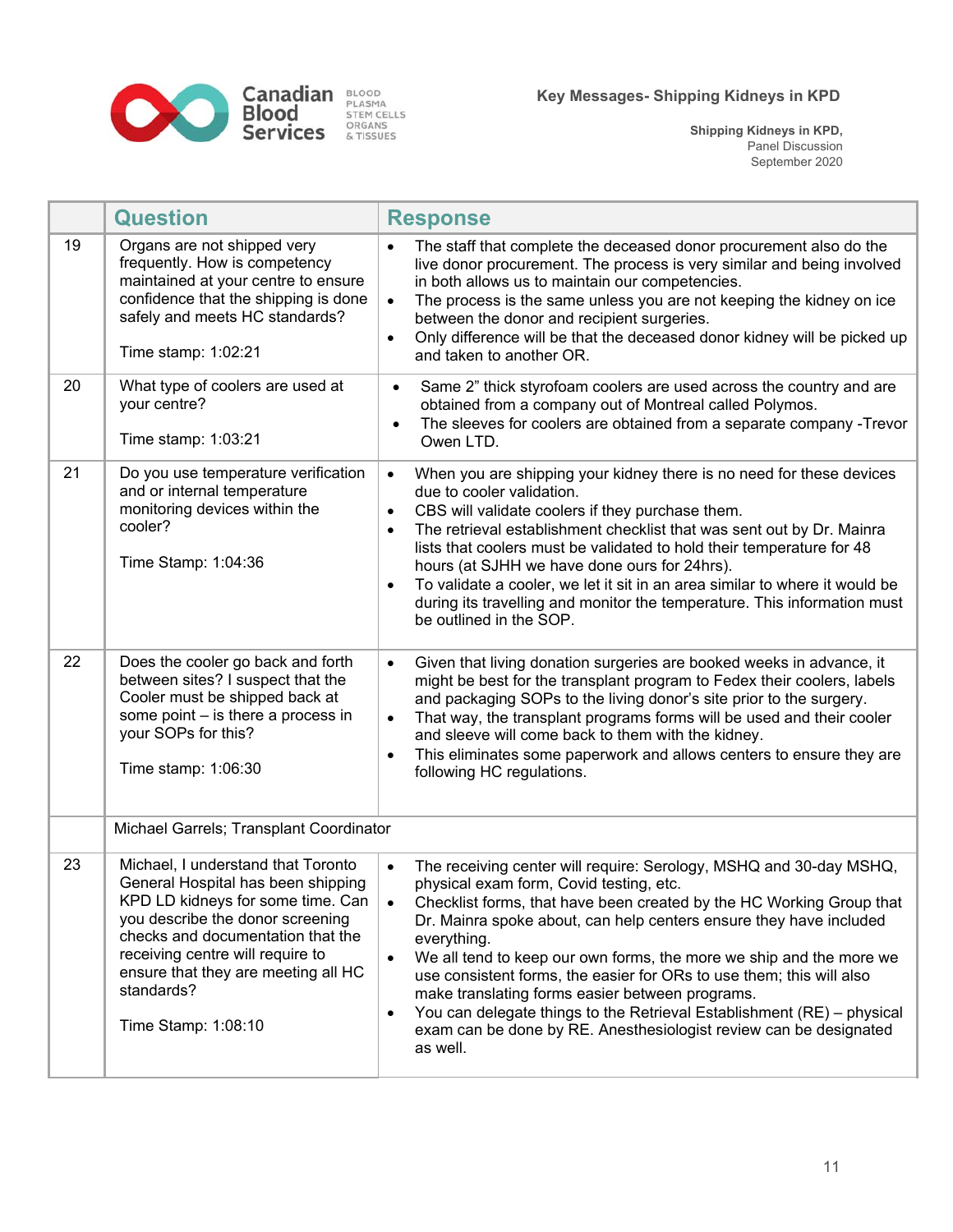

|    | <b>Question</b>                                                                                                                                                                            | <b>Response</b>                                                                                                                                                                                                                                                                                                                                                                                                                                                                                                                                                                              |
|----|--------------------------------------------------------------------------------------------------------------------------------------------------------------------------------------------|----------------------------------------------------------------------------------------------------------------------------------------------------------------------------------------------------------------------------------------------------------------------------------------------------------------------------------------------------------------------------------------------------------------------------------------------------------------------------------------------------------------------------------------------------------------------------------------------|
| 24 | How does your program transport<br>the organs between the hospital<br>and the airport? What are some<br>ways other centres could explore<br>transportation options?<br>Time Stamp: 1:10:55 | Multiple ways to transport the organ to and from the airport – medical<br>$\bullet$<br>courier companies, ambulance, RCMP, OPP, inter-hospital<br>transportation, after hours police volunteers, air ambulance to airport,<br>etc. Work with your program on what is best for your program.                                                                                                                                                                                                                                                                                                  |
| 25 | We received a question about who<br>is responsible for the cost of<br>shipping the kidney.<br>Time Stamp: 1:12:48                                                                          | All funding flows from the recipient's program, therefore, the recipient's<br>$\bullet$<br>site (source establishment) is responsible for all travel-related costs of<br>shipped LD kidneys.                                                                                                                                                                                                                                                                                                                                                                                                 |
| 26 | Does TGH book private charter<br>flights if there are no other<br>reasonable options?<br>Time Stamp: 1:12:48                                                                               | Each situation must be looked at on a case-by-case basis.<br>$\bullet$<br>Chartered flights include air ambulance and commitment from the<br>$\bullet$<br>Ministry of Health to fund this for the overall cost savings.<br>Programs may need to lobby for this and track transplant opportunities<br>$\bullet$<br>lost because transportation was a problem.                                                                                                                                                                                                                                 |
| 27 | What has been your experience<br>with Health Canada audits and<br>SOPs related to shipped of living<br>donor kidneys?<br>Time Stamp: 1:14:35                                               | Good standard operating procedures (SOPs), use standardized forms<br>$\bullet$<br>where possible (checklists, KPD Protocol and forms, etc.).<br>Audits focus on whether a program follows their SOPs and guidelines<br>$\bullet$<br>for establishing that the organ was safe for transplant at Source<br>Establishment.                                                                                                                                                                                                                                                                      |
| 28 | What has worked well at TGH in the<br>past with respect to a<br>communication plan or point person<br>on the day of the surgeries?<br>Time Stamp: 1:16:30                                  | Schedule a teleconference to begin planning the organ travel as early<br>$\bullet$<br>as possible.<br>Surgeons should speak in advance of the day of transplant to discuss<br>$\bullet$<br>expectations and establish expectations.<br>Good communication on the day of transplant.<br>$\bullet$<br>Need flexibility in your centre to deal with unforeseen delays and<br>$\bullet$<br>occurrences.<br>Need someone to keep track of the kidney from the donor to the flight.<br>$\bullet$<br>Use as chain of custody form.<br>$\bullet$<br>Do a post review for quality check.<br>$\bullet$ |
| 29 | I understand that Air Canada also<br>requires specific documentation for<br>shipping kidneys. Can you explain<br>that?<br>Time Stamp: 1:18:45                                              | Air Canada requires documents containing flight numbers and contact<br>$\bullet$<br>information; these forms are currently used by deceased donor<br>transplant programs. They are attached to a coded reference number<br>so hospital staff can call the Air Canada MEDA desk and use that<br>number for inquiries.                                                                                                                                                                                                                                                                         |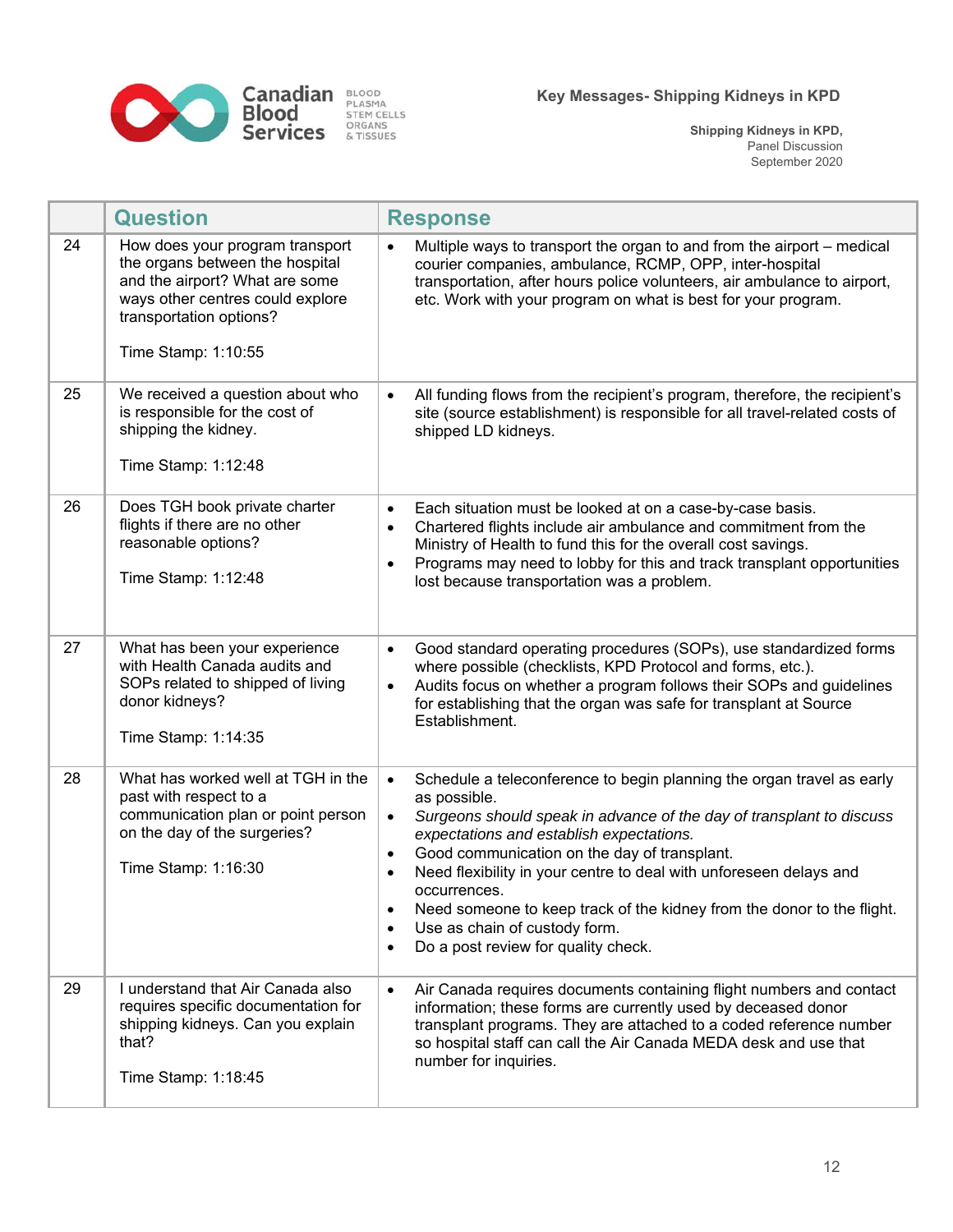

|    | <b>Question</b>                                                                                                                                                                              | <b>Response</b>                                                                                                                                                                                                                                                                                                                                                                                                                                                                                                                                                                                                                                           |
|----|----------------------------------------------------------------------------------------------------------------------------------------------------------------------------------------------|-----------------------------------------------------------------------------------------------------------------------------------------------------------------------------------------------------------------------------------------------------------------------------------------------------------------------------------------------------------------------------------------------------------------------------------------------------------------------------------------------------------------------------------------------------------------------------------------------------------------------------------------------------------|
| 30 | What is the process at TGH when a<br>site receives a shipped kidney after<br>hours, such as due to delayed or<br>cancelled flights?<br>Time Stamp: 1:20:00                                   | OR flexibility and communication; after hours will be quite common.<br>$\bullet$<br>Deceased donor transplants are often done after hours and your OR<br>should have a plan for this.<br>There should always be a contingency plan to manage ground or flight<br>$\bullet$<br>delays for every shipped kidney.<br>Once TGH has a transplant date, they will put it on the OR board to<br>$\bullet$<br>notify staff in advance; if they are expecting it later in the day they will<br>be able to prepare and make accommodations.                                                                                                                         |
|    | Canadian Blood Services- Program Support                                                                                                                                                     |                                                                                                                                                                                                                                                                                                                                                                                                                                                                                                                                                                                                                                                           |
| 31 | Does Air Canada have Standard<br><b>Operating Procedures for</b><br>transporting living donor kidneys on<br>flights?<br>Time Stamp: 1:21:40                                                  | The KPD team is currently working with Air Canada to better<br>$\bullet$<br>understand their processes.<br>Air Canada is very supportive of shipping organs and understands the<br>$\bullet$<br>necessity to move them as quickly as possible, with careful tracking.<br>We will update programs when we have a document we can share.<br>$\bullet$                                                                                                                                                                                                                                                                                                       |
| 32 | Will tracking devices be used to go<br>with the kidneys?<br>Time Stamp: 1:22:29                                                                                                              | No, there is no plan to provide tracking devices currently. We will<br>$\bullet$<br>continue to work closely with Air Canada (AC).<br>Programs can track flights using the AC application on smart phones.<br>$\bullet$<br>The KPD team, in collaboration with programs who have successfully<br>$\bullet$<br>shipped kidneys, recommend programs designate a point person to<br>coordinate all communication between their site and the sending or<br>receiving site.                                                                                                                                                                                    |
| 33 | Can you tell us what the KPD<br>Program has been doing since the<br>KPD restart to support this<br>increased practice of shipping<br>kidneys?<br>Time Stamp: 1:24:10                         | The KPD program has gathered and shared SOPs from several<br>$\bullet$<br>programs. This includes procedures related to packaging and labelling,<br>as well as forms currently being used for chain of custody and travel<br>arrangements.<br>In addition to our regular chain teleconferences that we hold after all<br>$\bullet$<br>the donors have been accepted to schedule the surgeries, our team will<br>start scheduling calls early after chain proposal specifically to discuss<br>development of shipping plans. Our team can also help to arrange<br>teleconferences between surgeons to make plans for the day of the<br>surgery, if needed. |
| 34 | Will the KPD program develop<br>patient information for donors and<br>recipients related to shipping<br>kidneys? As well as information<br>about unpaired candidates?<br>Time Stamp: 1:26:01 | We would like to do this with the help and support of some of the<br>$\bullet$<br>coordinators to understand what is needed and so they can provide<br>input into the materials.<br>Unpaired Candidate materials have already been created but need to<br>$\bullet$<br>be revised.<br>KPD is also developing two animated videos to help provide patients<br>$\bullet$<br>with information and answer patient questions in a format other than<br>written.                                                                                                                                                                                                |